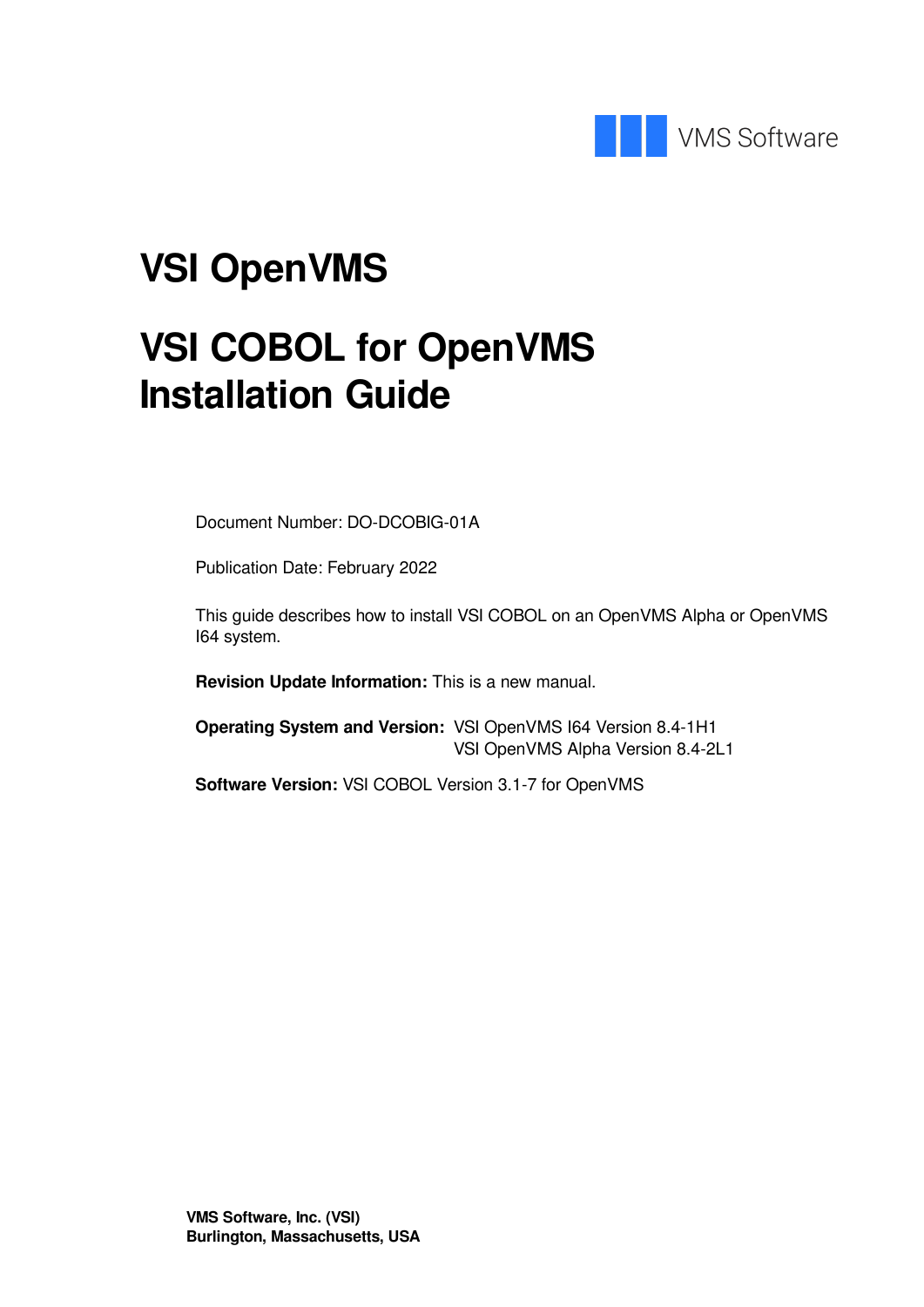### **VSI COBOL for OpenVMS Installation Guide**

**VMS Software** 

Copyright © 2022 VMS Software, Inc. (VSI), Burlington, Massachusetts, USA

#### **Legal Notice**

Confidential computer software. Valid license from VSI required for possession, use or copying. Consistent with FAR 12.211 and 12.212, Commercial Computer Software, Computer Software Documentation, and Technical Data for Commercial Items are licensed to the U.S. Government under vendor's standard commercial license.

The information contained herein is subject to change without notice. The only warranties for VSI products and services are set forth in the express warranty statements accompanying such products and services. Nothing herein should be construed as constituting an additional warranty. VSI shall not be liable for technical or editorial errors or omissions contained herein.

HPE, HPE Integrity, HPE Alpha, and HPE Proliant are trademarks or registered trademarks of Hewlett Packard Enterprise.

Intel, Itanium and IA64 are trademarks or registered trademarks of Intel Corporation or its subsidiaries in the United States and other countries.

Oracle is a registered trademark of Oracle and/or its affiliates.

UNIX is a registered trademark of The Open Group.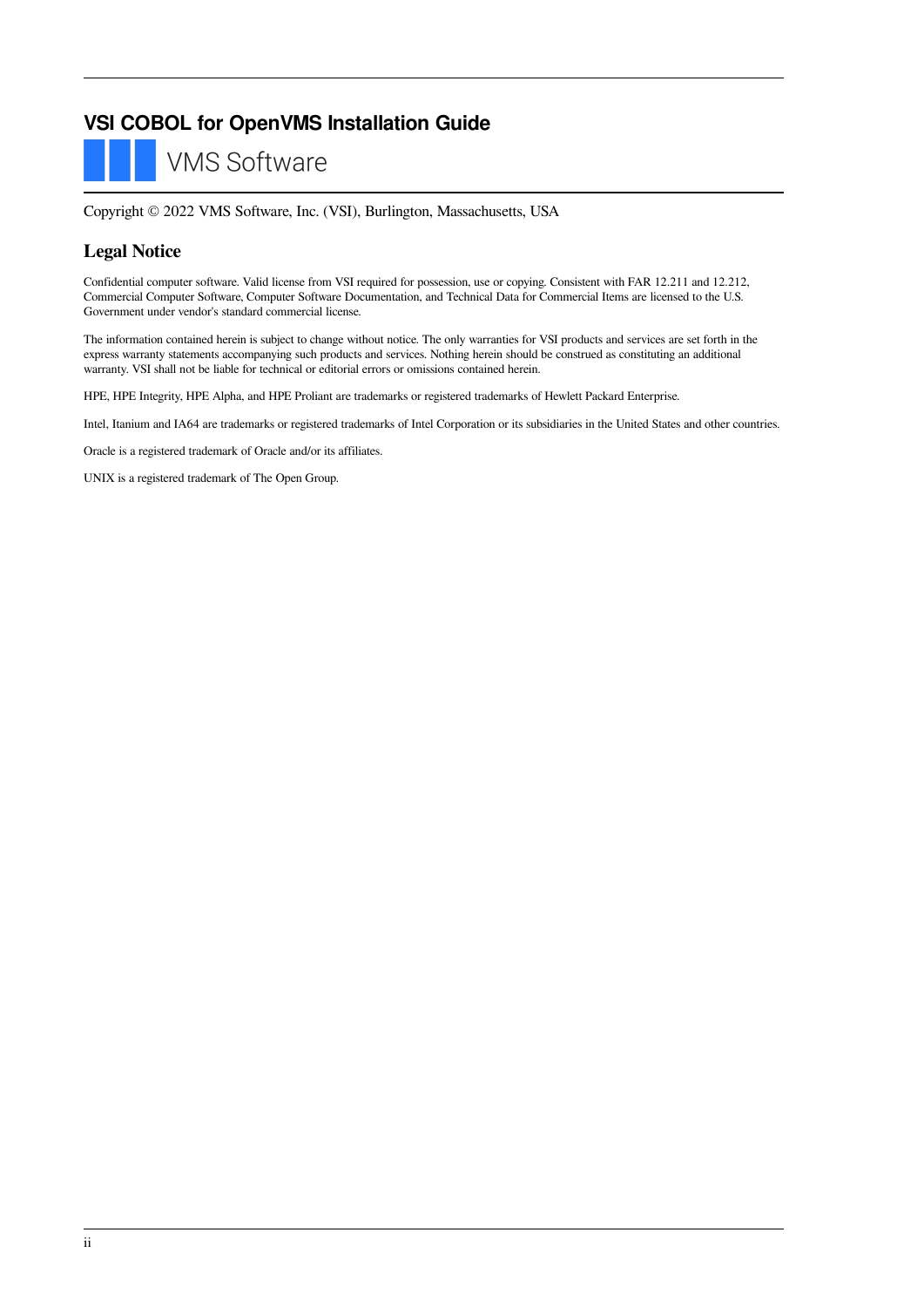| 3.3. Making VSI COBOL for OpenVMS Usable on an OpenVMS Cluster System  10 |  |
|---------------------------------------------------------------------------|--|
|                                                                           |  |
|                                                                           |  |
|                                                                           |  |
|                                                                           |  |
| A.1. Installation of the Compiler on OpenVMS Alpha and OpenVMS 164  13    |  |
|                                                                           |  |
|                                                                           |  |
|                                                                           |  |
|                                                                           |  |
|                                                                           |  |
|                                                                           |  |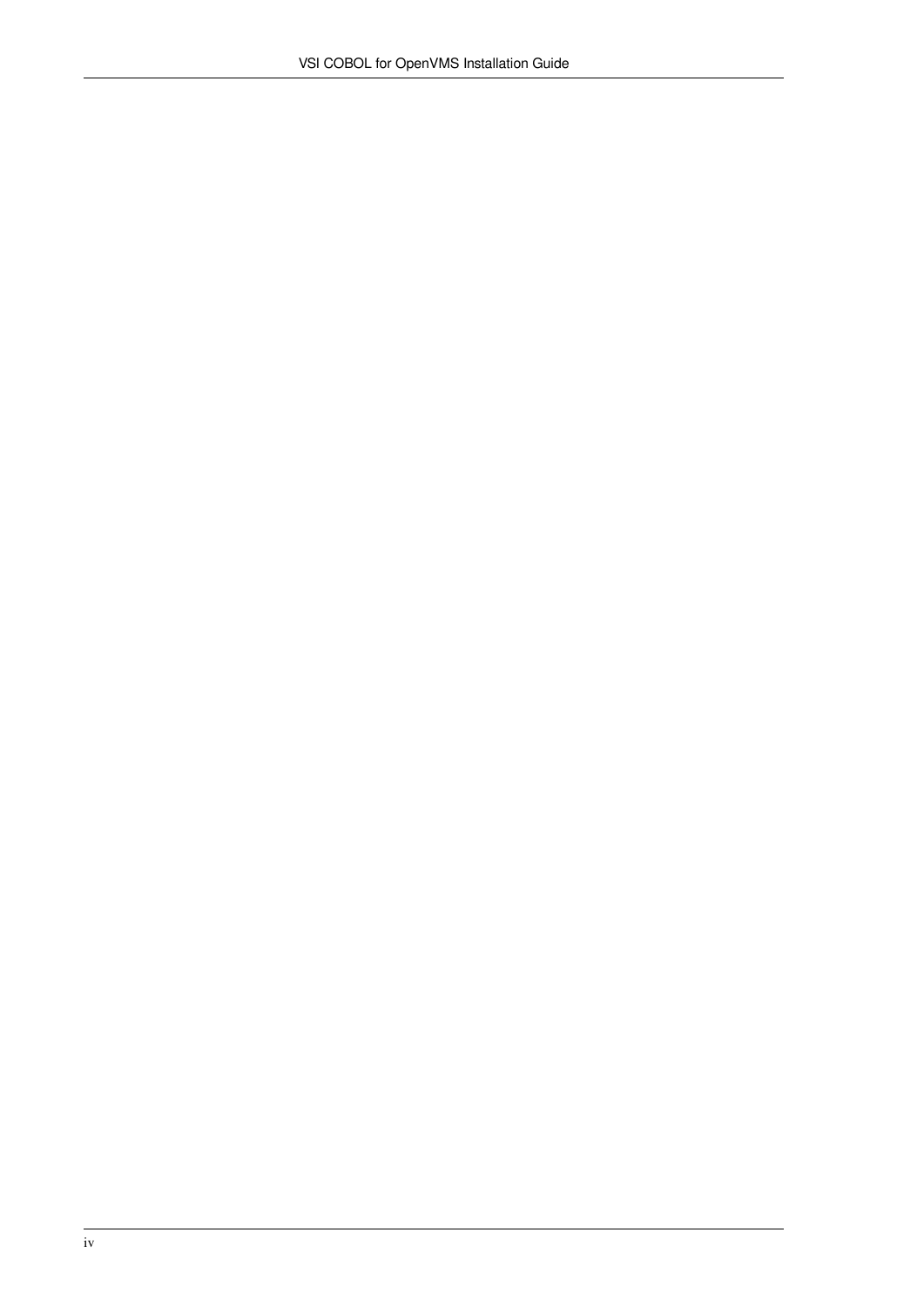# <span id="page-4-0"></span>**Preface**

This guide describes how to install VSI COBOL for OpenVMS on Alpha and I64 processors that are running the OpenVMS operating system.

Keep this document with your distribution kit. You will need it to install maintenance updates or to reinstall VSI COBOL for OpenVMS for any other reason.

## <span id="page-4-1"></span>**1. About VSI**

VMS Software, Inc. (VSI) is an independent software company licensed by Hewlett Packard Enterprise to develop and support the OpenVMS operating system.

VSI seeks to continue the legendary development prowess and customer-first priorities that are so closely associated with the OpenVMS operating system and its original author, Digital Equipment Corporation.

## <span id="page-4-2"></span>**2. Associated Documentation**

In addition to this guide, the VSI COBOL for OpenVMS documentation set includes the following:

- *VSI COBOL for OpenVMS User Manual*
- *VSI COBOL for OpenVMS Reference Guide*
- *VSI COBOL for OpenVMS DBMS Database Programming Manual*
- VSI COBOL for OpenVMS Release Notes (see [Section](#page-6-1) 1.1)
- *VSI COBOL for OpenVMS Help*

You may also find the following documentation useful:

- *VSI OpenVMS License Management Utility Guide*
- *VSI OpenVMS System Manager's Manual*

## <span id="page-4-3"></span>**3. OpenVMS Documentation**

The full VSI OpenVMS documentation set can be found on the VMS Software Documentation webpage at <https://docs.vmssoftware.com>

## <span id="page-4-4"></span>**4. VSI Encourages Your Comments**

You may send comments or suggestions regarding this manual or any VSI document by sending electronic mail to the following Internet address: <docinfo@vmssoftware.com>. Users who have OpenVMS support contracts through VSI can contact <support@vmssoftware.com> for help with this product.

## <span id="page-4-5"></span>**5. Conventions**

The following product names may appear in this manual: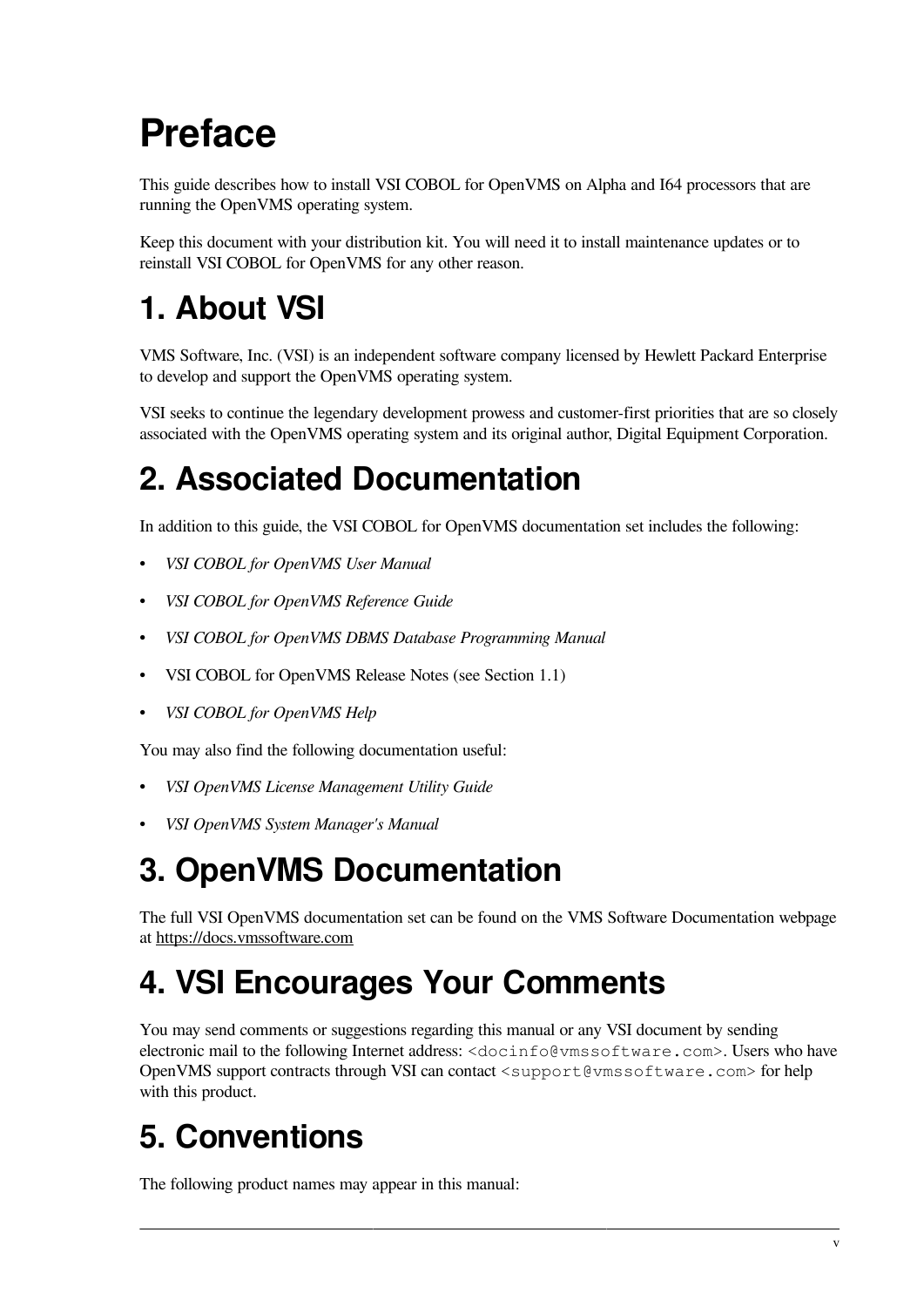- VSI OpenVMS for Integrity servers
- OpenVMS I64
- I<sub>64</sub>

All three names — the longer form and the two abbreviated forms — refer to the version of the OpenVMS operating system that runs on the Intel ® Itanium ® architecture.

The following typographic conventions may be used in this manual:

| <b>Convention</b>             | <b>Meaning</b>                                                                                                                                                                                               |
|-------------------------------|--------------------------------------------------------------------------------------------------------------------------------------------------------------------------------------------------------------|
| [YES]<br>[NO]                 | Default answers to system questions are framed in square<br>brackets. Simply press Enter to accept the default response.                                                                                     |
| <b>UPPERCASE TYPE</b>         | Uppercase type indicates a command, the name of a routine, the<br>name of a file, or the abbreviation for a system privilege.                                                                                |
| SET DEFAULT SYS\$UPDATE<br>Ŝ. | In interactive examples, prompts or displayed text appear in<br>a monospace font. User input appears in bold monospace.<br>Lowercase indicates a name that you supply. Uppercase is to be<br>typed as shown. |
| \$                            | The dollar sign is used to indicate the DCL prompt. This prompt<br>may be different on your system.                                                                                                          |
| Ctrl/x                        | A sequence such as $\frac{Ctrl}{x}$ indicates that you must hold down the<br>key labeled Ctrl while you press another key or a pointing device<br>button.                                                    |
| $\boldsymbol{n}$              | The minor (point) release of VSI COBOL for OpenVMS in<br>examples is shown by $n$ , as in COBOL02n. For Version 2.9, you<br>type COBOL029.                                                                   |

## <span id="page-5-0"></span>**6. References**

In this manual, every use of Oracle CDD/Repository means the Oracle CDD/Repository product of Oracle Corporation, every use of Oracle DBMS means the Oracle CODASYL DBMS product of Oracle Corporation, and every use of Oracle Rdb means the Oracle Rdb product of Oracle Corporation.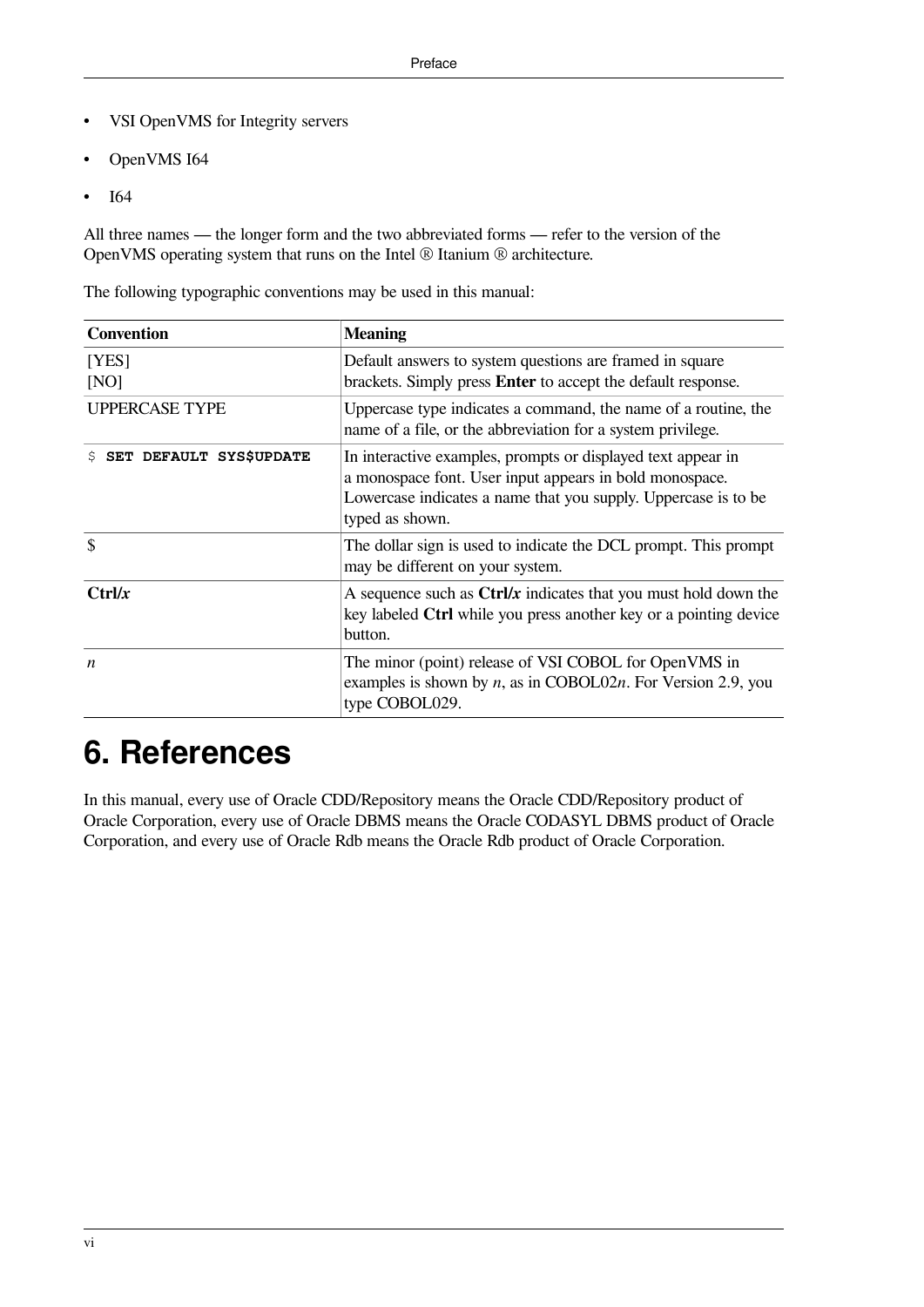# <span id="page-6-0"></span>**Chapter 1. Preparing for VSI COBOL for OpenVMS Installation**

## <span id="page-6-1"></span>**1.1. Reading the Online Release Notes**

VSI COBOL for OpenVMS provides online Release Notes. VSI strongly recommends that you read the Release Notes before installing the product. The Release Notes may contain information about changes to the application.

For information about accessing these Release Notes before installing VSI COBOL for OpenVMS, see [Chapter](#page-12-0) 2, step 4.

The installed Release Notes for VSI COBOL for OpenVMS will be in the following file:

SYS\$HELP: COBOL029.RELEASE\_NOTES

## <span id="page-6-2"></span>**1.2. Registering Your Software License**

Before you install and run VSI COBOL for OpenVMS on a newly licensed node or cluster, you must first register a License Product Authorization Key (License PAK) using the License Management Facility (LMF). The License PAK may be shipped along with the kit if you ordered the license and media together; otherwise, it is shipped separately to a location based on your license order.

If you are installing VSI COBOL for OpenVMS as an update on a node or cluster already licensed for this software, you have already completed the License PAK registration requirements.

If you are installing prerequisite or optional software along with VSI COBOL for OpenVMS, review the PAK status and install the PAKs for any prerequisite or optional software before you install VSI COBOL for OpenVMS.

If you are planning to use the Oracle DBMS programming capability on OpenVMS Alpha, you must purchase the VSI COBOL for OpenVMS Oracle DBMS programming license option, which includes a license PAK for use of this option. See the VSI COBOL for OpenVMS Software Product Description (SPD) for more information on the Oracle DBMS programming license option.

You must register and load your license for VSI COBOL for OpenVMS *before* you start the installation in order to run the Installation Verification Procedure (IVP) and to use the software.

To register a license on OpenVMS, first log in to your SYSTEM account. You then have a choice of two ways to perform the registration:

- Invoke the SYS\$UPDATE:VMSLICENSE.COM procedure. When it prompts you for information, respond with data from your License PAK.
- At the DCL prompt, enter the LICENSE REGISTER command with the appropriate qualifiers that correspond to License PAK information.

If you plan to use VSI COBOL for OpenVMS on more than one node in a VMScluster, you will need to perform a license load on the other nodes after you complete this installation. See [Section](#page-15-0) 3.3.

For complete information on using LMF, see the *VSI OpenVMS License Management Utility Guide*.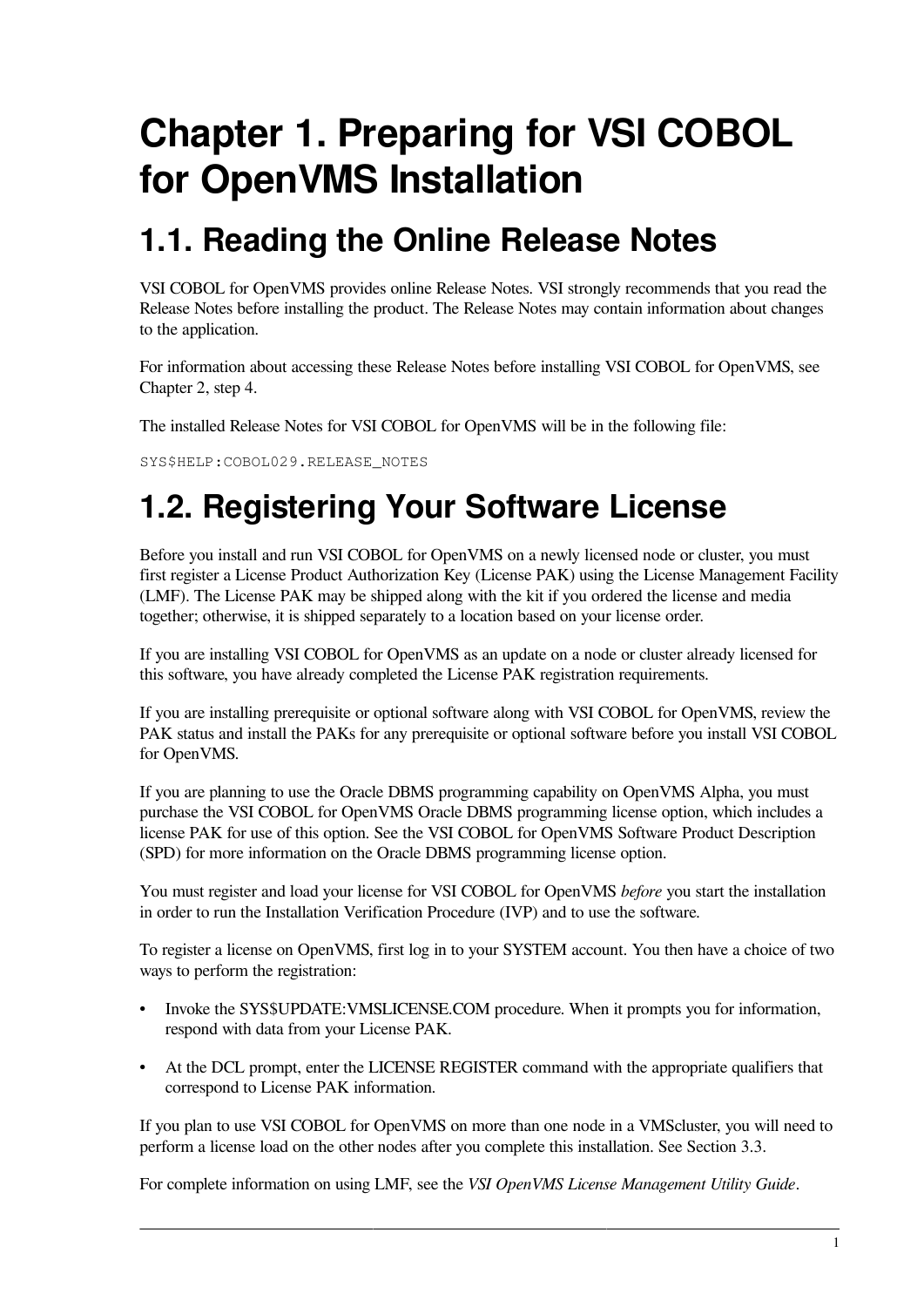## <span id="page-7-0"></span>**1.3. Optional Software**

You can use the following optional software together with VSI COBOL for OpenVMS:

- Oracle CDD/Repository
- Oracle DBMS
- VSI Language Sensitive Editor/Source Code Analyzer

### <span id="page-7-1"></span>**1.4. Checks and Requirements for Installing VSI COBOL for OpenVMS**

If you are installing Oracle Rdb or Oracle CDD/Repository, you should make certain that they have been successfully installed before you begin to install VSI COBOL for OpenVMS. To eliminate possible installation errors, execute the following command procedure to start up Oracle CDD/Repository on OpenVMS Alpha:

#### \$ **@SYS\$STARTUP:CDDSTRTUP.COM**

Consult the Oracle CDD/Repository documentation on how to start up Oracle CDD/Repository on OpenVMS I64.

## <span id="page-7-2"></span>**1.5. Installation Procedure Requirements**

This section describes the requirements for installing VSI COBOL for OpenVMS, which include process account quotas, system parameters, disk space, and so on.

Standard procedures for checking and setting various parameters are described in [Section](#page-8-2) 1.6.

### <span id="page-7-3"></span>**1.5.1. Privileges**

To install VSI COBOL for OpenVMS, you must be logged in to an account that has SETPRV or at least the following privileges:

- **BYPASS**
- **CMKRNL**
- **SYSLCK**
- SYSPRV

Privileges required for product use are defined in [Section](#page-16-0) 3.4.

### <span id="page-7-4"></span>**1.5.2. System Parameters**

[Table](#page-7-5) 1.1 lists the minimum required system parameter values for the installation. Depending on the kinds of programs and applications running at your site, you might need higher values for some settings.

<span id="page-7-5"></span>**Table 1.1. Minimum Required System Parameter Values**

| <b>System Parameter</b>                      | <b>Minimum Value</b> |
|----------------------------------------------|----------------------|
| Contiguous free global pagelets <sup>1</sup> | 7000                 |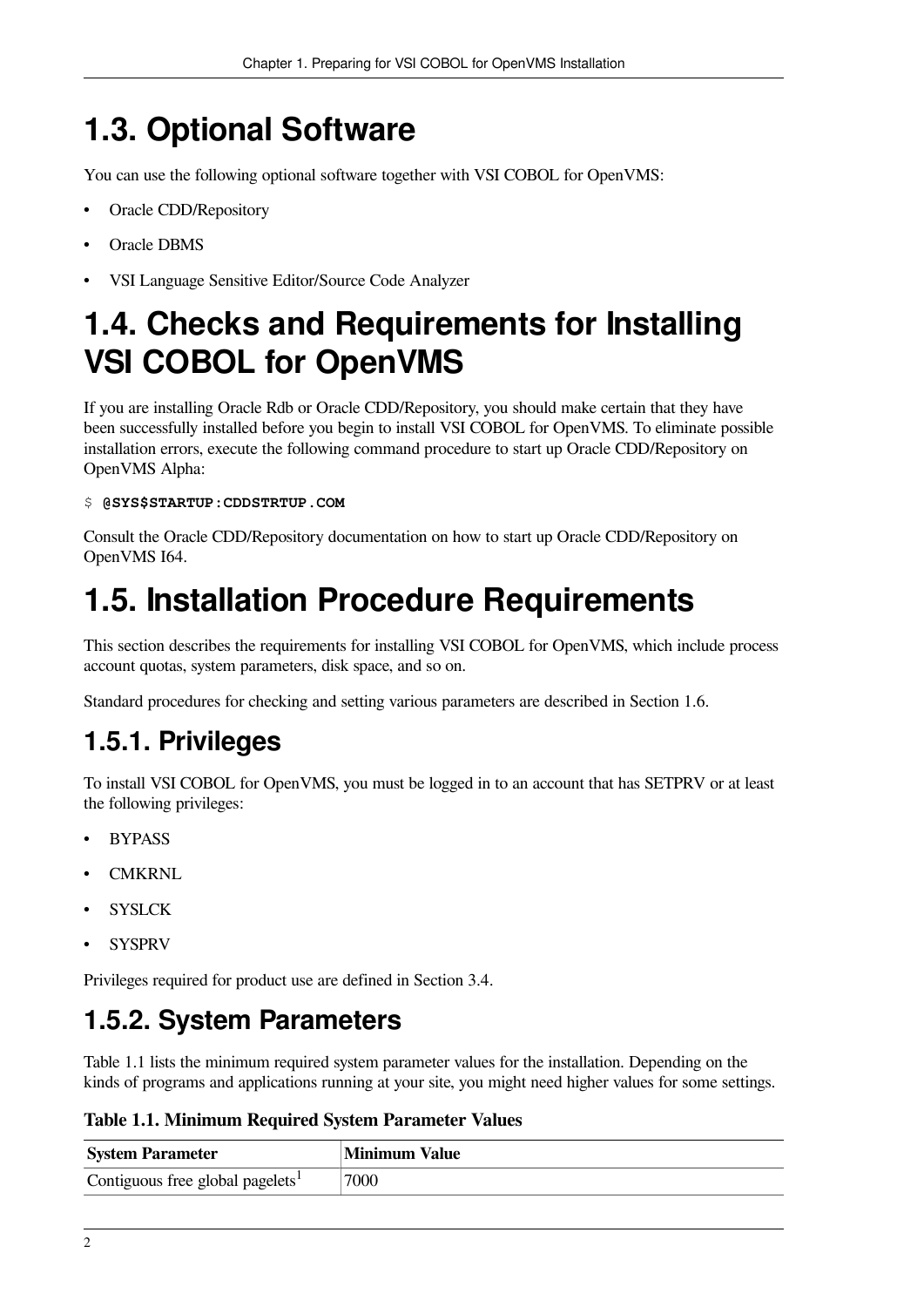| <b>System Parameter</b>      | <b>Minimum Value</b> |
|------------------------------|----------------------|
| Global sections <sup>1</sup> |                      |

<sup>1</sup>These values represent the number of free global pagelets and global sections required for the installation, not the total number you need to run your system and other software.

#### **Note**

If you do not ensure that your system has the necessary global pagelets and global section SYSGEN parameters for the installation, the DCL tables can become corrupted in some situations.

### <span id="page-8-0"></span>**1.5.3. Disk Space**

The VSI COBOL for OpenVMS requirements for free disk storage space are different during installation and after installation. [Table](#page-8-4) 1.2 summarizes the storage requirements.

<span id="page-8-4"></span>

| <b>Table 1.2. Disk Space Requirements</b> |  |  |  |
|-------------------------------------------|--|--|--|
|-------------------------------------------|--|--|--|

| Kit                              | <b>Blocks During Installation</b> | <b>Blocks After Installation</b> |
|----------------------------------|-----------------------------------|----------------------------------|
| VSI COBOL for<br>OpenVMS (Alpha) | 26,000                            | 22,000                           |
| VSI COBOL for<br>OpenVMS $(I64)$ | 48,000                            | 44,000                           |

To determine the number of free disk blocks on the current system disk, enter the following command at the DCL prompt:

```
$ SHOW DEVICE SYS$SYSDEVICE
```
### <span id="page-8-1"></span>**1.5.4. Backing Up Your System Disk**

VSI recommends that you do a system disk backup before installing any software.

Use the backup procedures that are established at your site. For details on performing a system disk backup, see the section on backing up the system disk in the *VSI OpenVMS System Manager's Manual*.

### <span id="page-8-2"></span>**1.6. Standard System Maintenance Procedures**

This section explains how to do various standard procedures:

- Calculate values for global pagelets and global sections.
- Change parameter values with the OpenVMS AUTOGEN command procedure.

### <span id="page-8-3"></span>**1.6.1. Calculating the Values for Global Pagelets and Global Sections**

You must have an adequate number of free global pagelets and global sections to install and run VSI COBOL for OpenVMS. First, determine how many free global pagelets and sections you have on your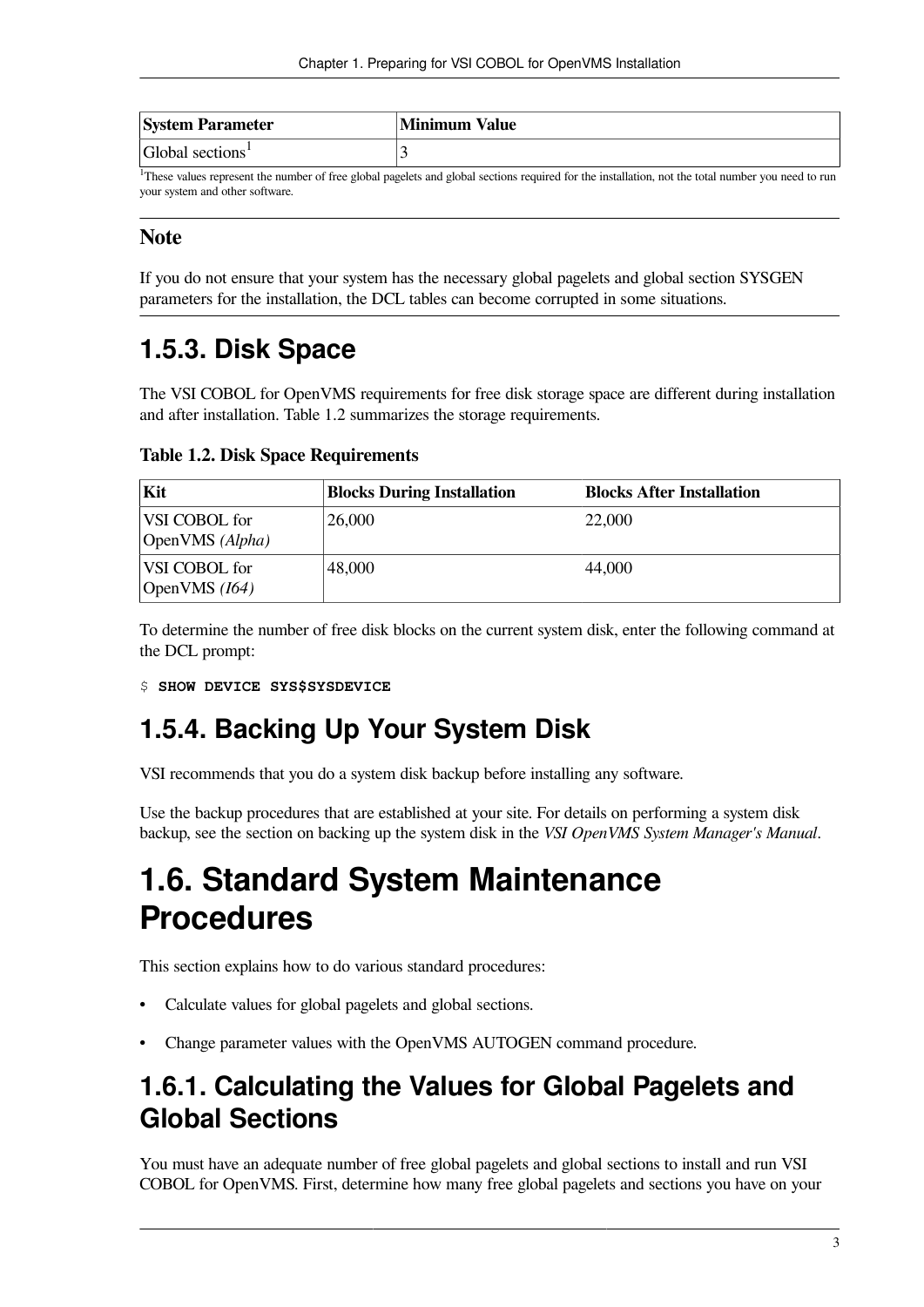system, then use AUTOGEN to increase the global pagelets and global sections system parameters as necessary.

The following DCL command will return a figure that you can use as an approximation of the number of global pagelets needed:

#### \$ **DIR/SIZE SYS\$LIBRARY:DCLTABLES.EXE**

You can use the WRITE command with the F\$GETSYI lexical function to find the number of free global pagelets and global sections on your system. The following example shows how to get this information at your terminal (the default for SYS\$OUTPUT):

```
$ WRITE SYS$OUTPUT F$GETSYI("CONTIG_GBLPAGES")
15848
$ WRITE SYS$OUTPUT F$GETSYI("FREE_GBLSECTS")
24
```
[Section](#page-9-0) 1.6.2 describes the procedures for increasing these values using AUTOGEN.

### <span id="page-9-0"></span>**1.6.2. Changing System Parameter Values with AUTOGEN**

Use the AUTOGEN command procedure to change system parameters. AUTOGEN automatically adjusts values for parameters that are associated with the values you reset manually. To change system parameters with AUTOGEN, edit the SYS\$SYSTEM:MODPARAMS.DAT file.

To change a parameter value listed in this file, delete the current value associated with that parameter and enter the new value.

To add a new parameter, add a line to the file that includes both the name of the parameter and its value. For example:

#### **WSMAX = 8096**

To modify incremental parameters such as free global pagelets and global sections, use ADD\_. The following example increases the global page setting by 2000:

#### **ADD\_GBLPAGES = 2000**

Note that when you set the page file quota, you do not use a value that exceeds the amount of page file space available on the system.

After you make all your changes, exit from the editor and execute the AUTOGEN procedure to recalculate your system parameters. The following command recalculates your system parameters and reboots the system:

#### \$ **@SYS\$UPDATE:AUTOGEN GETDATA REBOOT**

When you specify REBOOT, AUTOGEN performs an automatic system shutdown and then reboots the system.

#### **Note**

Any users logged on to the system are immediately disconnected during the shutdown.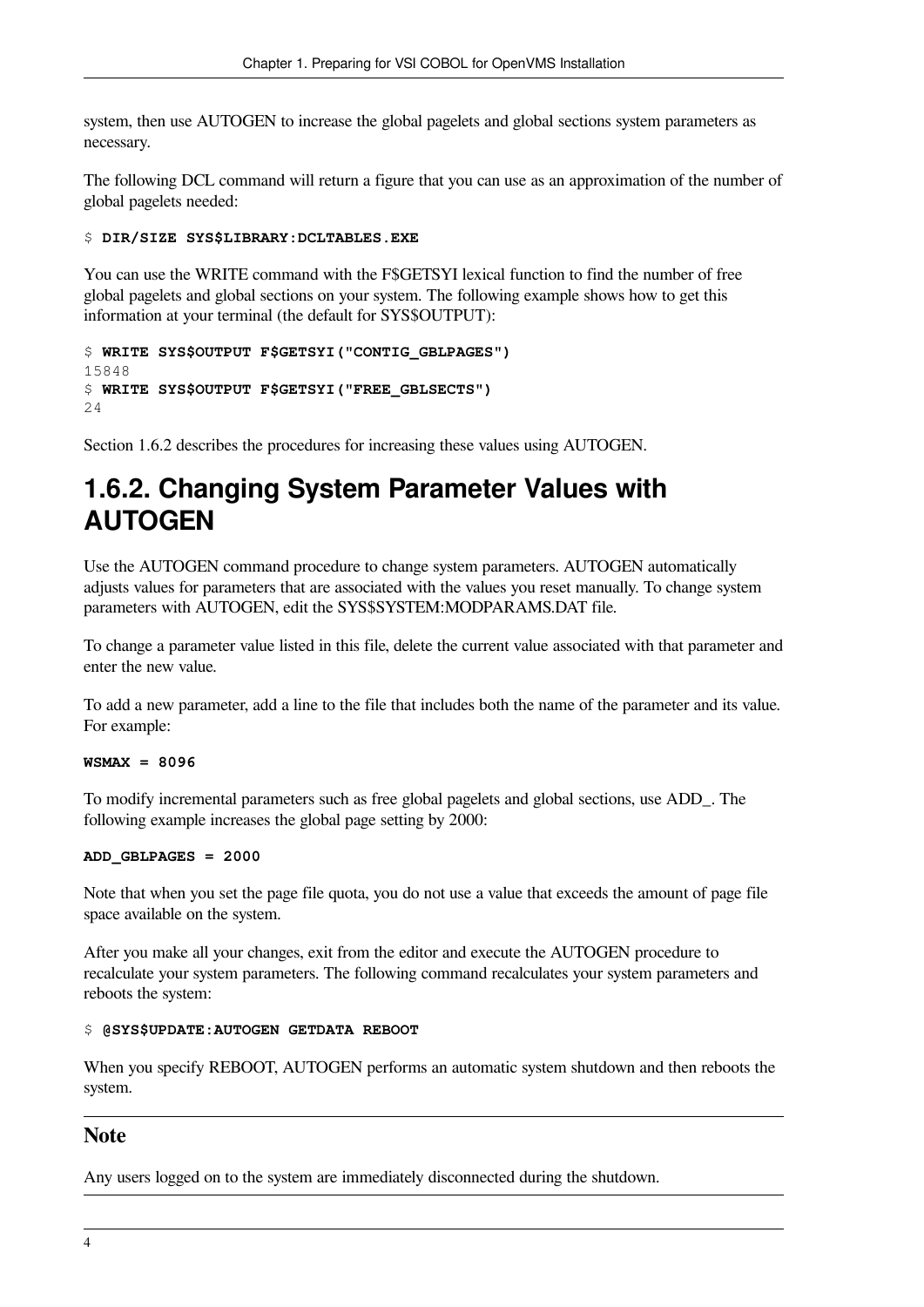The automatic reboot puts the new parameter values into effect.

The AUTOGEN utility automatically adjusts some of the SYSGEN parameters based on the consumption of resources since the last reboot. If you do not want to take advantage of this automatic adjustment, include the NOFEEDBACK qualifier on the AUTOGEN command line.

For more information about using AUTOGEN, see the *VSI OpenVMS System Manager's Manual*.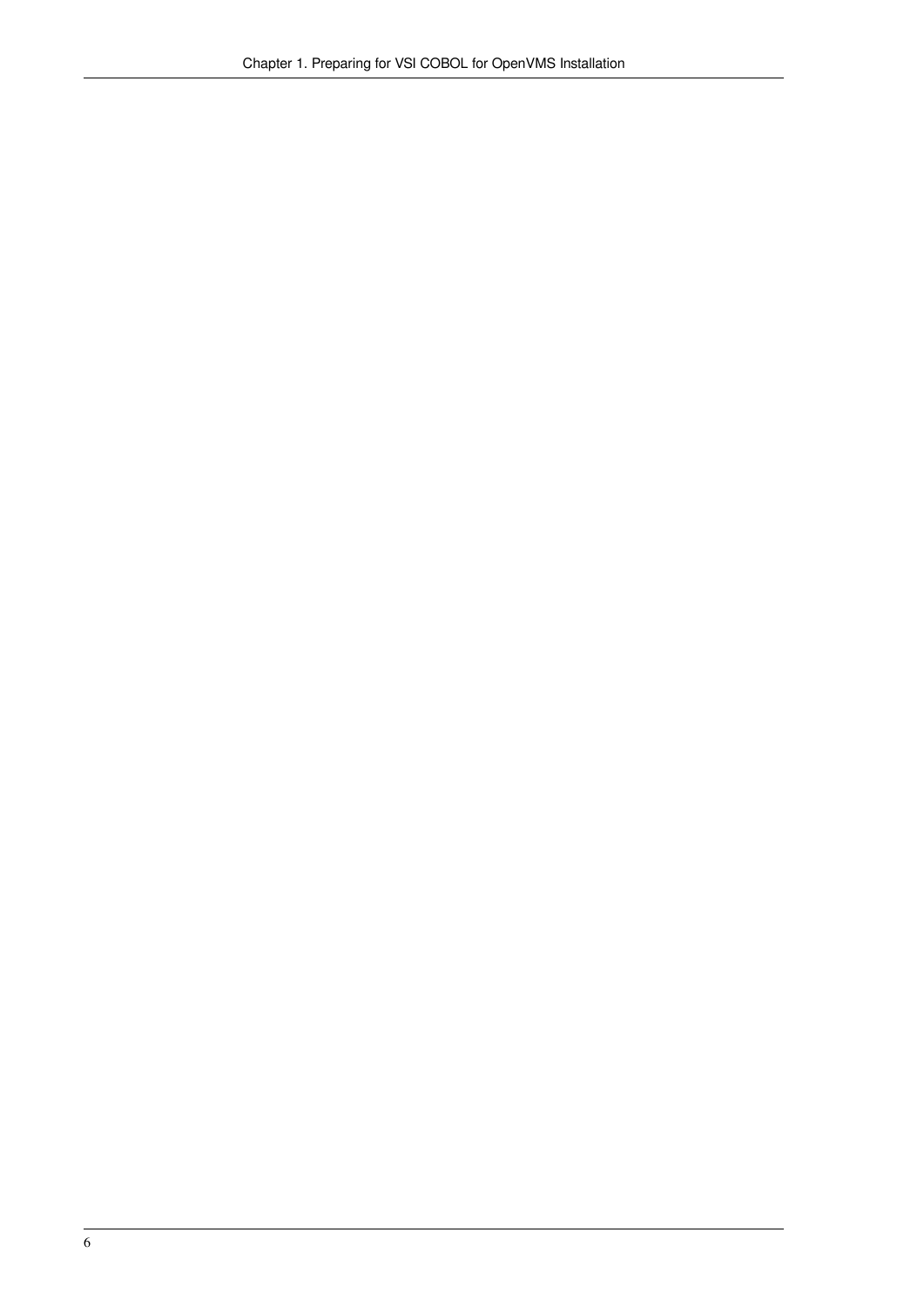# <span id="page-12-0"></span>**Chapter 2. Installing VSI COBOL for OpenVMS**

After you register and load the license PAK (including the COBOL DBMS PAK, if you have it), the installation will take approximately 5 to 10 minutes, depending on your system configuration.

If you encounter any failures during installation, see [Appendix](#page-20-0) B.

VSI COBOL for OpenVMS Alpha is packaged as one PCSI kit:

[COBOL029.KIT]DEC-AXPVMS-COBOL-V0209-xxxx.PCSI

VSI COBOL for OpenVMS I64 is packaged as one PCSI kit:

[COBOL029.KIT]HP-I64VMS-COBOL-V0209-xxxx.PCSI

To abort the installation procedure at any time, press **Ctrl/Y**. When you press **Ctrl/Y**, the installation procedure deletes all files it has created up to that point and exits to DCL level. To retry the installation procedure after pressing **Ctrl/Y**, proceed from Step 5.

When the system prompts you with a question during the installation procedure, the default answer is listed in brackets ([1].

### **Step-by-Step Instructions**

To install VSI COBOL for OpenVMS, perform the following steps:

1. Log in to a privileged account and set your default device and directory to SYS\$UPDATE.

```
Username: SYSTEM
Password:
```
#### \$ **SET DEFAULT SYS\$UPDATE**

Your account must have the BYPASS, CMKRNL, SYSLCK, and SYSPRV privileges enabled. If your process has the SETPRV privilege, you can enable these privileges by typing the following command:

#### \$ **SET PROCESS/PRIVILEGE=(BYPASS,CMKRNL,SYSLCK,SYSPRV)**

To check whether you have these privileges enabled, type the following command:

#### \$ **SHOW PROCESS/PRIVILEGES**

2. Ascertain that the license registration PAK is installed on your system.

VSI COBOL for OpenVMS utilizes the OpenVMS License Management Facility (LMF). If you have not registered and loaded your PAK or PAKs, you must do so to successfully complete the installation (see [Section](#page-6-2) 1.2).

- 3. Locate VSI COBOL for OpenVMS on the media.
- 4. Invoke PCSI and extract the Release Notes so that you can read them before completing the installation.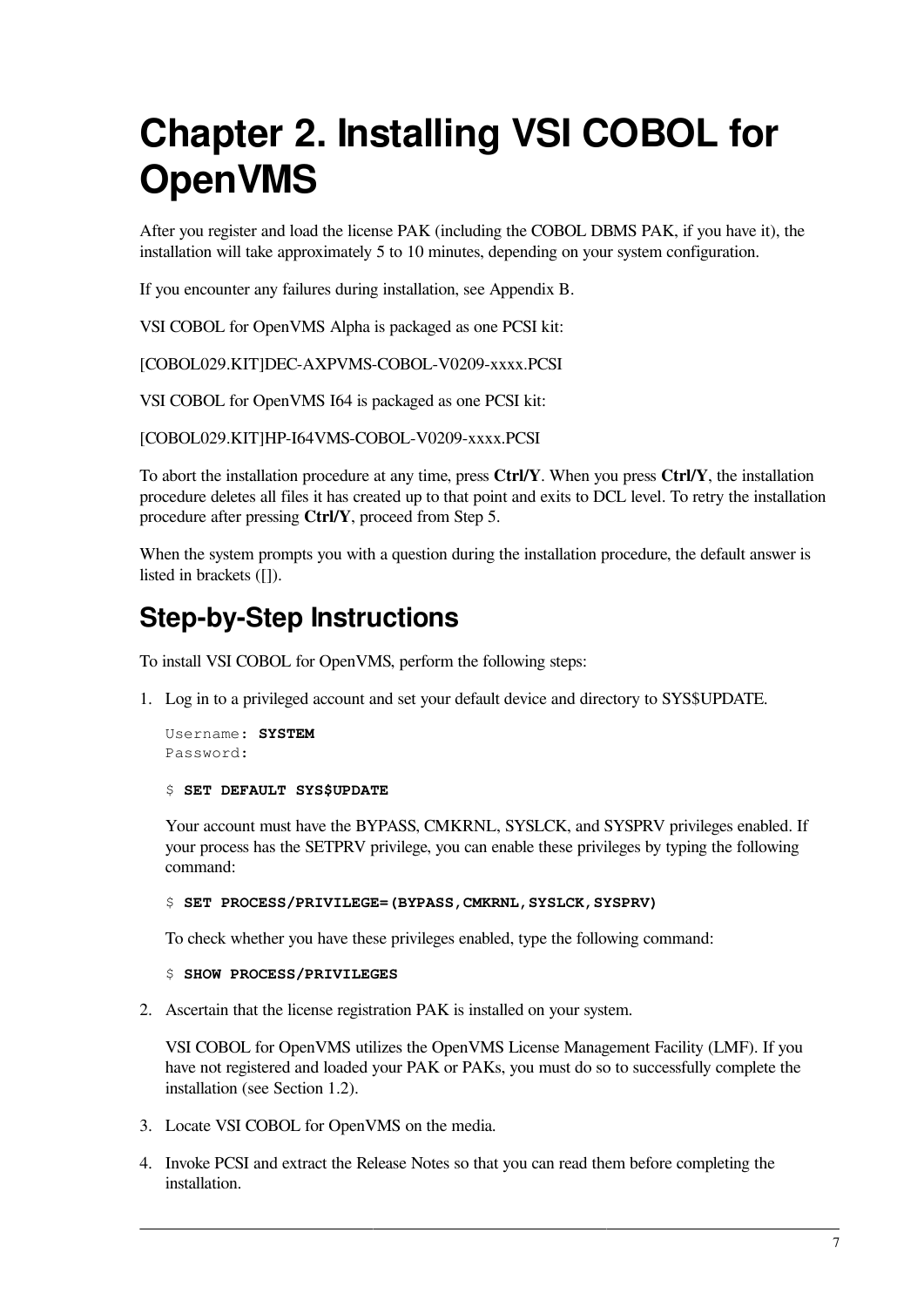To extract the online Release Notes, type the following command:

```
$ PRODUCT EXTRACT RELEASE_NOTES COBOL/FILE=SYS
$HELP:COBOL029.RELEASE_NOTES - 
$_/SOURCE=device:[directory]
```
This command will extract the Release Notes into SYS\$HELP.

Read the Release Notes before continuing with the installation.

#### **Note**

If you extract the Release Notes using CDMENU instead of PCSI, the Release Notes will be named COBOL.PCSI\$RELEASE\_NOTES instead of COBOL029.RELEASE\_NOTES.

5. Use PCSI to install the COBOL compiler.

To install VSI COBOL, use this command:

```
$ PRODUCT INSTALL COBOL/VERSION=2.9
$_/SOURCE=device:[directory]
```
If the system disk for this installation is shared in your cluster, do the following on the other nodes that share the system disk:

\$ **INSTALL REPLACE SYS\$LIBRARY:DCLTABLES.EXE**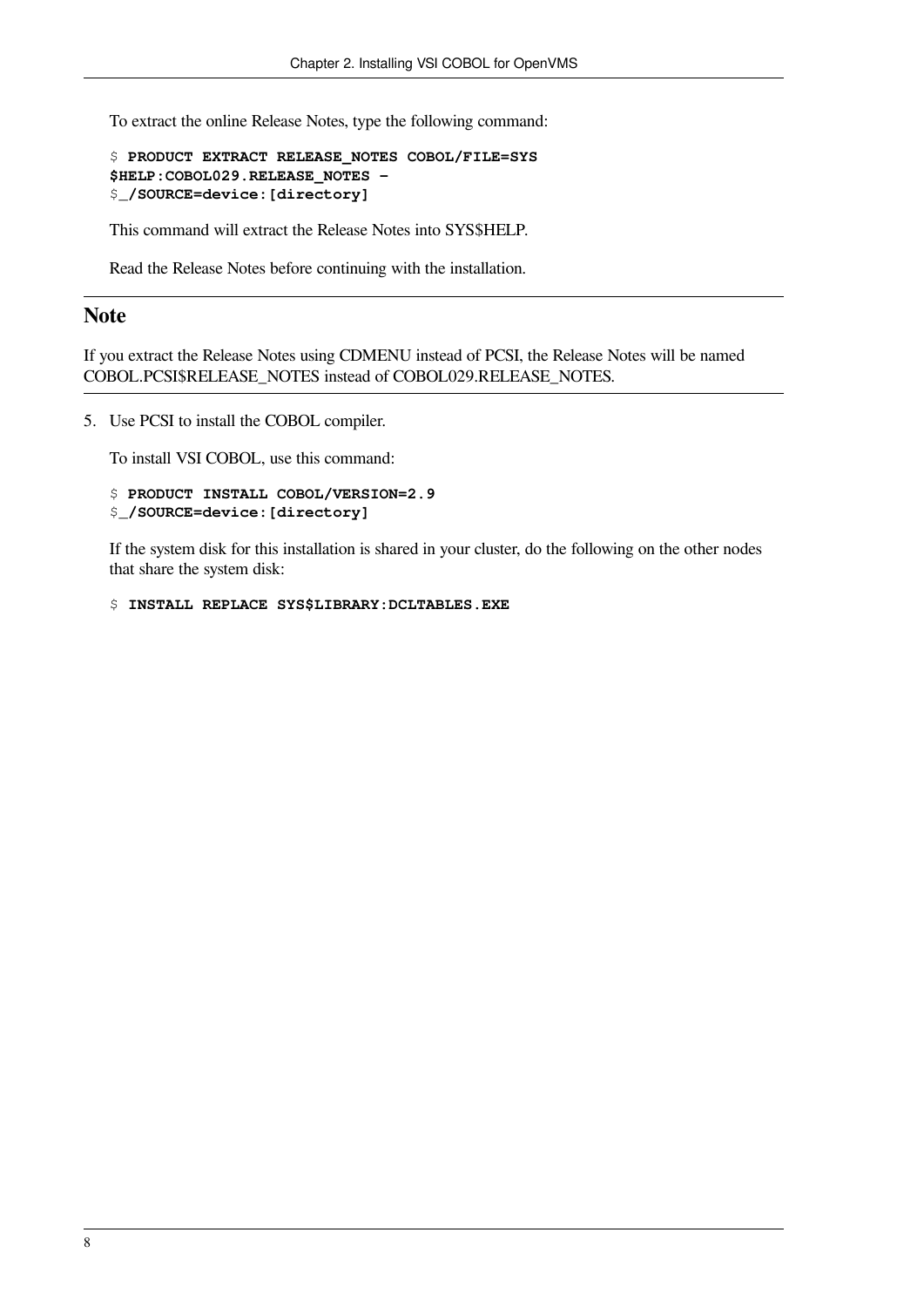# <span id="page-14-0"></span>**Chapter 3. After Installation**

After VSI COBOL for OpenVMS is installed, it can be invoked by all users with the COBOL command.

The installation procedure modifies the DCL command table so that the COBOL command is recognized and processed. However, the previous command table is still in effect for those users who are currently logged in. All logged-in users who want to use the COBOL command or the newly updated version of the COBOL command must log out and log in again, or use the following DCL command:

#### \$ **SET COMMAND /TABLE=SYS\$LIBRARY:DCLTABLES**

The following tasks can be performed after VSI COBOL for OpenVMS is installed:

- Running the Installation Verification Procedure separately
- Customizing the VSI COBOL for OpenVMS messages
- Making VSI COBOL for OpenVMS usable on an OpenVMS Cluster System
- Setting user account privileges
- Installing VSI COBOL for OpenVMS as a shared image
- Running the REFORMAT utility.

### <span id="page-14-1"></span>**3.1. Running the Installation Verification Procedure Separately**

The Installation Verification Procedure (IVP) runs automatically during installation of the COBOL compiler. It requires the installation of the COBOL compiler on your system. If you want to run the IVP separately to ensure the integrity of installed files should system problems occur, in a privileged account use the following command procedure:

\$ **@SYS\$COMMON:[SYSTEST]COBOL\$IVP.COM**

## <span id="page-14-2"></span>**3.2. Customizing VSI COBOL for OpenVMS Error Messages**

The PCSI installation automatically copies the VSI COBOL for OpenVMS message file, COBOL\$MSG.MSG, into the system directory [SYSUPD]. You can edit COBOL\$MSG.MSG to customize the error messages that users receive when using VSI COBOL for OpenVMS. Customized messages are often desirable for international users.

You must install VSI COBOL for OpenVMS before editing the message file. If you install VSI COBOL for OpenVMS after editing COBOL\$MSG.MSG, the software installation will supersede the revised message file in the [SYSMSG] directory. Also, you must have the OpenVMS Message utility installed on your system before editing COBOL\$MSG.MSG. The edited version of COBOL\$MSG.MSG must be processed through the Message utility before the file can be accessed by VSI COBOL for OpenVMS.

The following steps explain how to edit the VSI COBOL for OpenVMS messages and install the customized message file on your system: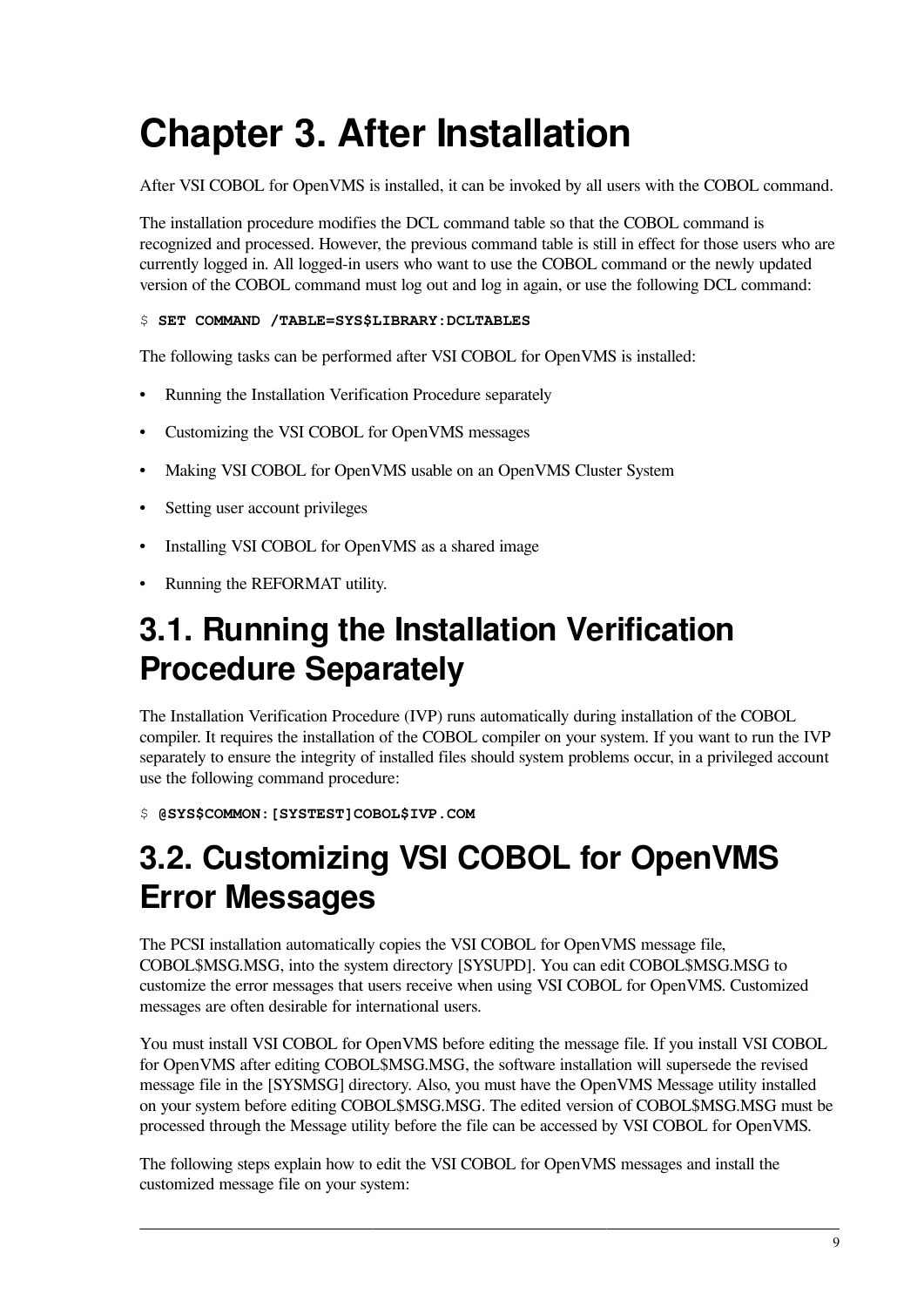1. Edit the message file.

Each error message appears on a separate line and is enclosed in angle brackets  $\langle \langle \rangle \rangle$ . You can edit the text portion of the error messages, but for VSI COBOL for OpenVMS to correctly identify the errors, you must *not* change the following:

- The 3- to 9-character mnemonic that appears in the first column
- The sequence in which the error messages appear in the file
- The severity level of the error message
- The number, type, and order of the formatted ASCII output (FAO) arguments that appear in the message
- 2. Run the OpenVMS Message utility.

To translate the new message text into a file that VSI COBOL for OpenVMS can access, run the text file through the Message utility by entering the following command:

#### \$ **MESSAGE COBOL\$MSG**

The Message utility creates the object module COBOL\$MSG.OBJ.

3. Enter the LINK command with the /SHARE qualifier to create the shareable image COBOL\$MSG.EXE:

#### \$ **LINK/SHARE COBOL\$MSG**

- 4. Install COBOL\$MSG.EXE in the system directory [SYSMSG]:
	- \$ **COPY COBOL\$MSG.EXE SYS\$COMMON:[SYSMSG]/PROT=W:RE**
- 5. If VSI COBOL for OpenVMS is installed as a known image, you must reinstall COBOL\$MSG.EXE by entering the following command:
	- \$ **INSTALL REPLACE SYS\$MESSAGE:COBOL\$MSG**

<span id="page-15-0"></span>VSI COBOL for OpenVMS will now generate your customized error messages.

### **3.3. Making VSI COBOL for OpenVMS Usable on an OpenVMS Cluster System**

If you want to run VSI COBOL for OpenVMS on multiple nodes of a VMScluster, first check to see that you have the appropriate software license (see [Section](#page-6-2) 1.2). Then, perform the following steps *after* you install VSI COBOL for OpenVMS:

- 1. Issue the LICENSE LOAD command to activate the license on each node in the VMScluster on which VSI COBOL for OpenVMS is to be executed.
- 2. Use the OpenVMS System Management utility (SYSMAN) to execute a set of commands on all cluster nodes, whether or not the nodes are licensed to use VSI COBOL for OpenVMS; failure to do so may cause unexpected errors for users.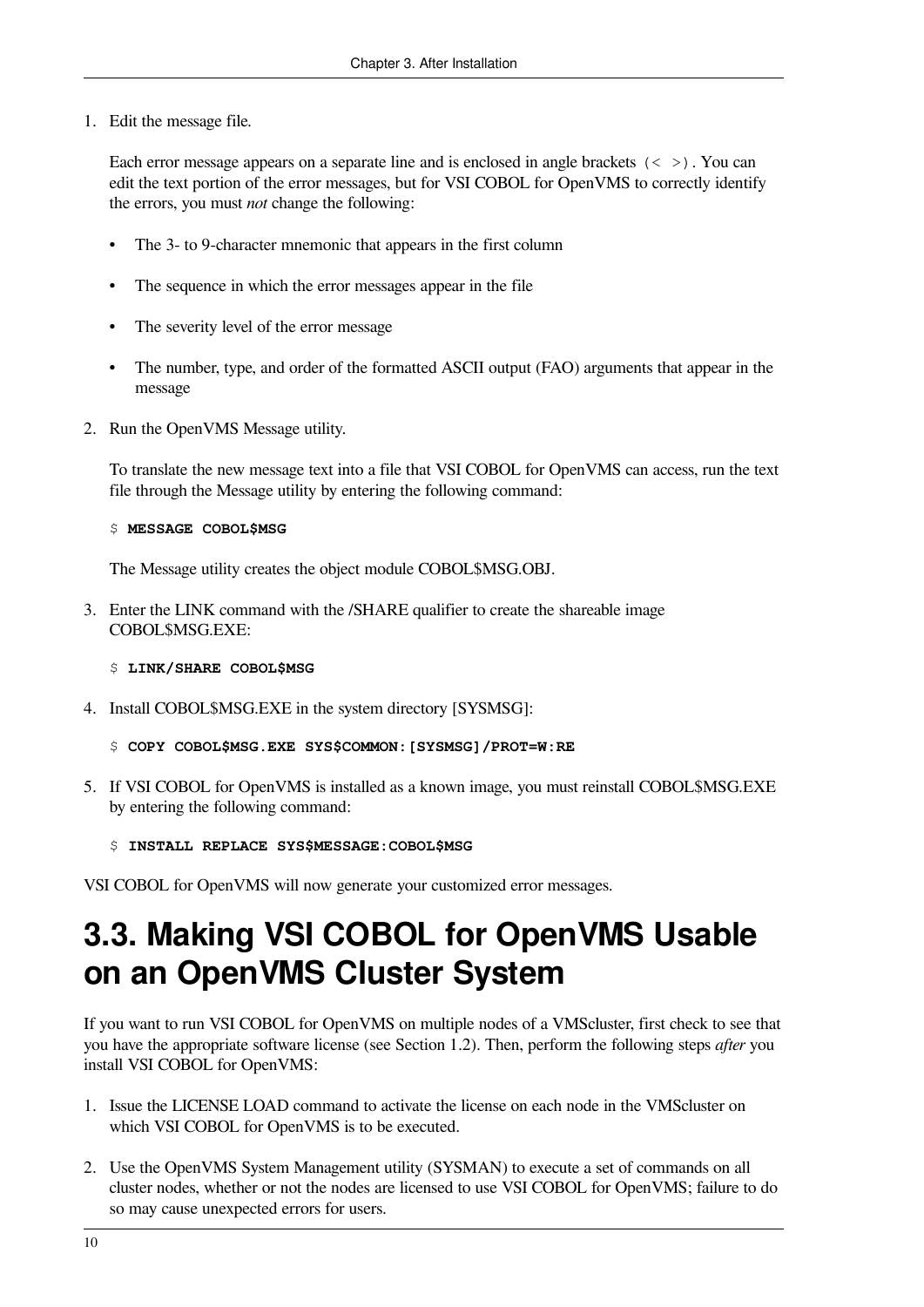#### **Note**

If you are using a mixed-architecture (VAX and Alpha) heterogeneous cluster, before executing these commands, make sure the appropriate logical names have been set to define the scope of the SYSMAN DO commands. For more information, see the OpenVMS system management documentation.

While logged in as SYSTEM, or as another user name that has the SETPRV privilege or the CMKRNL and SYSPRV privileges, use the SYSMAN utility to update the version of DCLTABLES.EXE available, as follows:

```
$ RUN SYS$SYSTEM:SYSMAN
SYSMAN> SET ENVIRONMENT/CLUSTER
%SYSMAN-I-ENV, current command environment:
        Clusterwide on local cluster
        Username SYSTEM will be used on nonlocal nodes
SYSMAN> DO INSTALL REPLACE SYS$LIBRARY:DCLTABLES.EXE
%SYSMAN-I-OUTPUT, command execution on node NODE1
%SYSMAN-I-OUTPUT, command execution on node NODE2
```
The SYSMAN utility will cause each DO command to be executed on all nodes of the local cluster.

3. If VSI COBOL for OpenVMS is installed as a known image, then also do the following:

```
SYSMAN> DO INSTALL REPLACE SYS$SYSTEM:COBOL.EXE
%SYSMAN-I-OUTPUT, command execution on node NODE1
%SYSMAN-I-OUTPUT, command execution on node NODE2
```
4. If the VSI COBOL for OpenVMS messages file is installed as a known image, then also do the following:

SYSMAN> **DO INSTALL REPLACE SYS\$MESSAGE:COBOL\$MSG.EXE** %SYSMAN-I-OUTPUT, command execution on node NODE1 %SYSMAN-I-OUTPUT, command execution on node NODE2

5. Finally, exit from SYSMAN.

```
SYSMAN> EXIT
\hat{\mathbf{S}}
```
### <span id="page-16-0"></span>**3.4. User Account Privileges**

To use VSI COBOL for OpenVMS, each user account must have at least TMPMBX and NETMBX privileges. Use the OpenVMS Authorize utility to determine whether users have the privileges they require.

### <span id="page-16-1"></span>**3.5. Installing VSI COBOL for OpenVMS as a Shared Image**

If you expect VSI COBOL for OpenVMS to be used extensively on your system, you can reduce the system overhead and memory requirements by installing it as a shared image. To install VSI COBOL for OpenVMS as a shared image on a system that is currently running, use the OpenVMS Install utility (INSTALL). It is recommended that you install VSI COBOL for OpenVMS as shared on a system that has been rebooted recently, because the available space in the global page table is less likely to be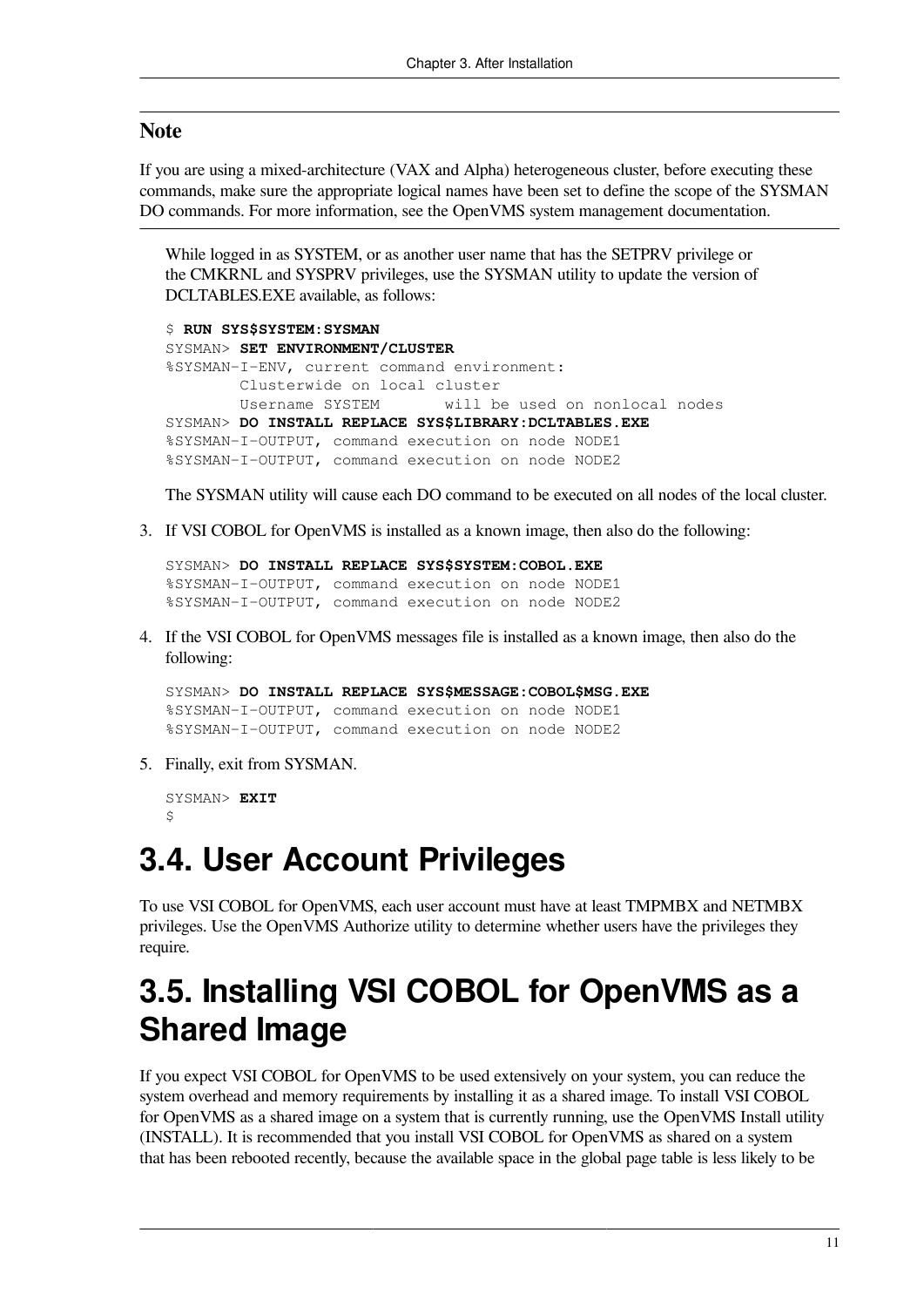fragmented. Invoke the OpenVMS Install utility from a privileged account and install VSI COBOL for OpenVMS as a shared image:

#### \$ **INSTALL ADD SYS\$SYSTEM:COBOL.EXE /OPEN/SHARED/HEADER\_RESIDENT**

Add the following line to the appropriate system startup command file so that VSI COBOL for OpenVMS is available as a shared image each time the system is started:

\$ INSTALL ADD SYS\$SYSTEM:COBOL.EXE/OPEN/SHARED/HEADER\_RESIDENT

The default operating system startup command file, for example, is SYS \$MANAGER:SYSTARTUP\_VMS.COM (previously named SYSTARTUP\_V5.COM). If your site has modularized the system startup procedure using multiple command files, add the lines to the correct file.

To install the message file, use the following commands:

```
$ INSTALL ADD SYS$MESSAGE:COBOL$MSG.EXE
```
## <span id="page-17-0"></span>**3.6. REFORMAT Utility**

The PCSI installation automatically includes installation of REFORMAT.EXE, the REFORMAT utility. It is ready to run.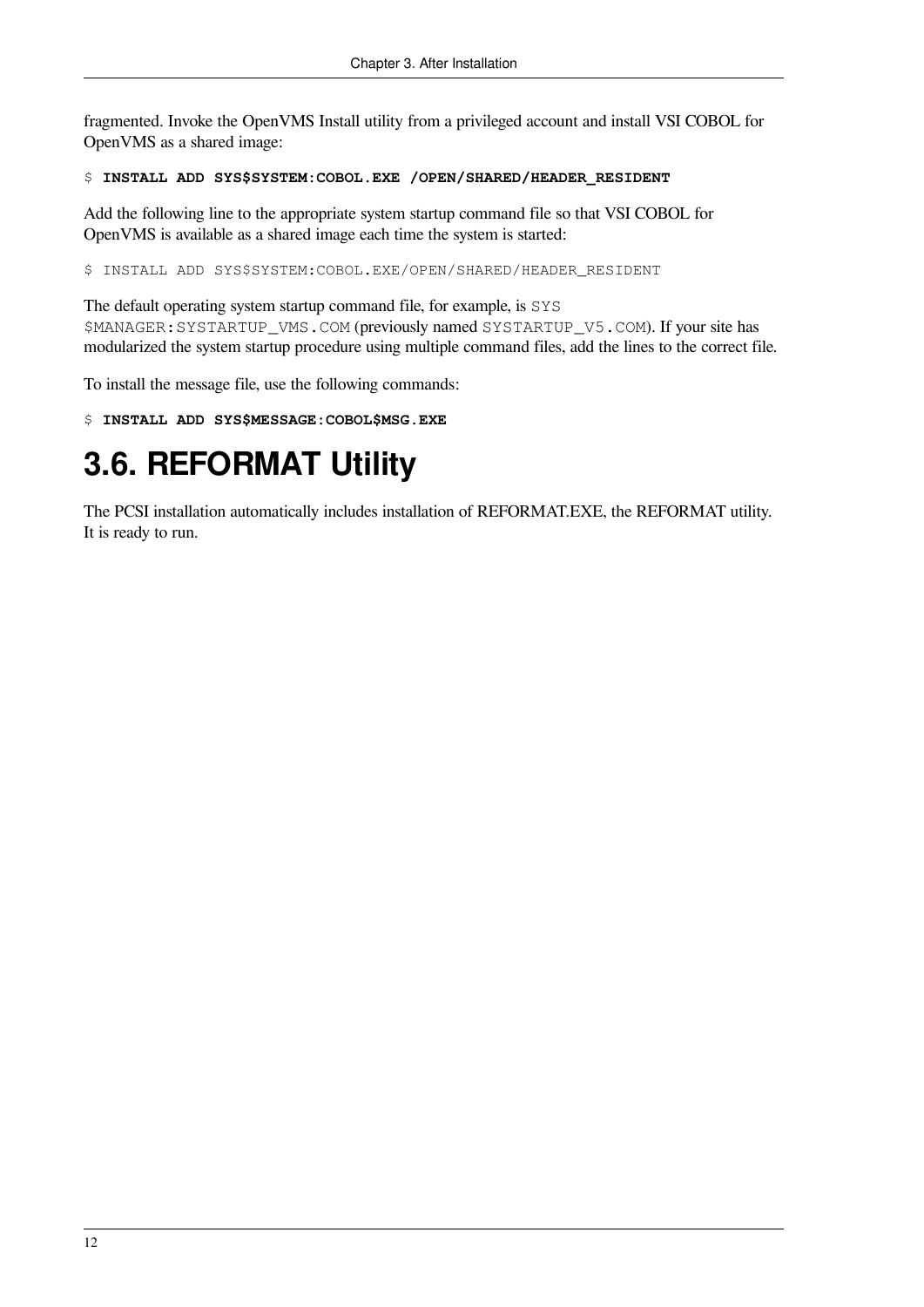# <span id="page-18-0"></span>**Appendix A. Sample Installation**

This appendix contains sample logs of the following operations, which are identical on OpenVMS Alpha and OpenVMS I64:

- An installation of VSI COBOL for OpenVMS
- An Installation Verification (IVP) of VSI COBOL for OpenVMS
- <span id="page-18-1"></span>• A Removal of VSI COBOL for OpenVMS

### **A.1. Installation of the Compiler on OpenVMS Alpha and OpenVMS I64**

The installation is identical on both OpenVMS Alpha and OpenVMS I64. However, you will see the platform specified in the product name and a four-digit string after the version. The following example shows an installation of V2.9 on an OpenVMS I64 system.

#### \$ **PRODUCT INSTALL COBOL**

The following product has been selected: HP I64VMS COBOL V2.9-xxxx Layered Product

Do you want to continue? [YES]

Configuration phase starting ...

You will be asked to choose options, if any, for each selected product and for any products that may be installed to satisfy software dependency requirements.

HP I64VMS COBOL V2.9-xxxx: HP COBOL for OpenVMS I64 Systems

Copyright 2007 Hewlett-Packard Development Company, L.P.

This software is the product of Hewlett-Packard Development Company, L.P.

A valid Product Authorization Key (PAK) is required.

Do you want the defaults for all options? [YES]

Do you want to review the options? [NO]

Execution phase starting ...

The following product will be installed to destination: HP I64VMS COBOL V2.9-xxxx DISK\$I64SYS:[VMS\$COMMON.]

Portion done: 0%...90%...100%

The following product has been installed: HP I64VMS COBOL V2.9-xxxx Layered Product

%PCSI-I-IVPEXECUTE, executing test procedure for HP I64VMS COBOL ...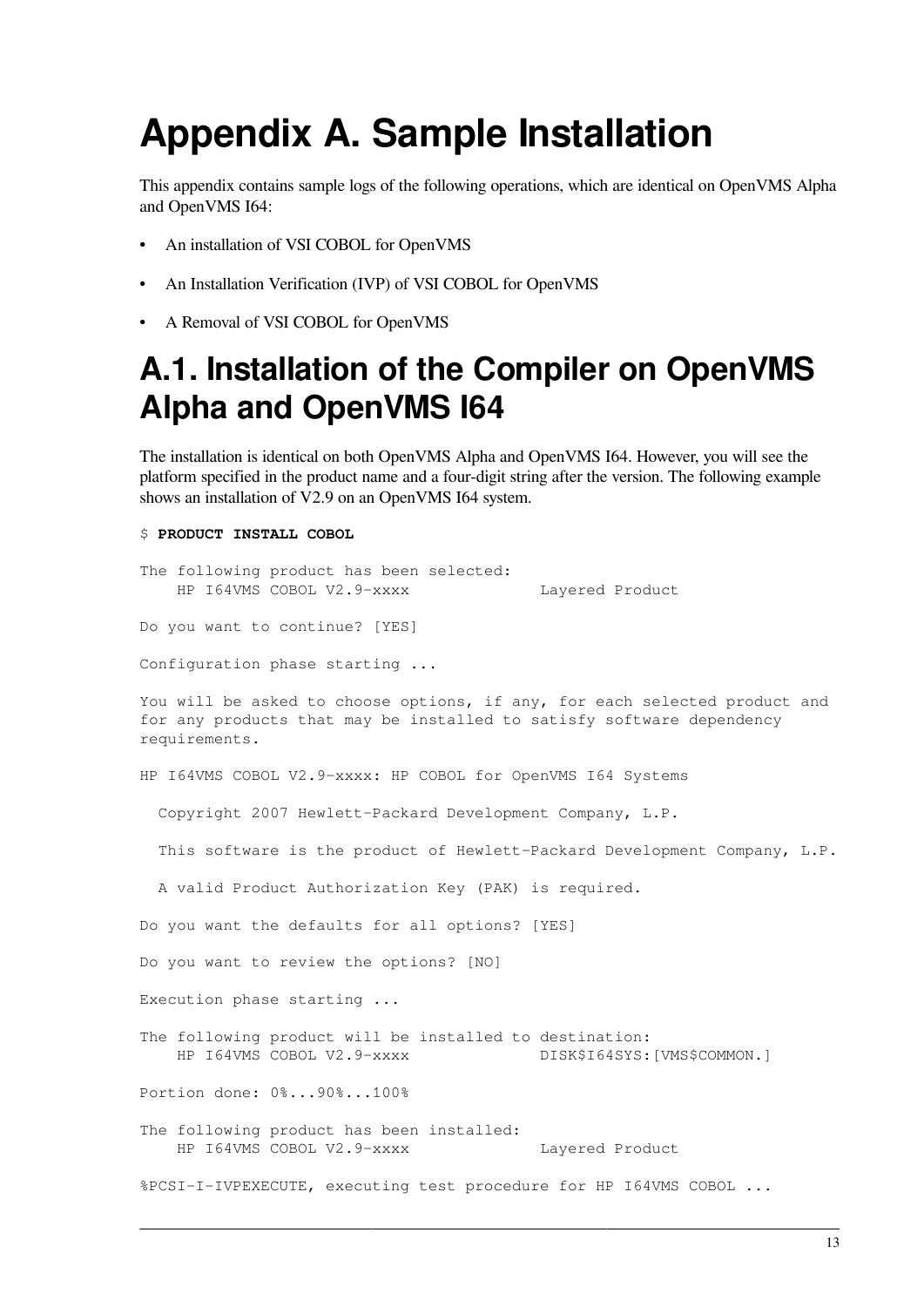<span id="page-19-0"></span>%PCSI-I-IVPSUCCESS, test procedure completed successfully

### **A.2. Installation Verification (IVP) Run Separately**

#### \$ **@SYS\$TEST:COBOL\$IVP.COM**

Copyright 2007 Hewlett-Packard Company, L.P.

 Confidential computer software. Valid license from HP and/or its subsidiaries required for possession, use or copying.

Successful test of HP COBOL V2.9-xxxx

### <span id="page-19-1"></span>**A.3. Removal of the COBOL Compiler**

The removal command operates the same on both OpenVMS Alpha and OpenVMS I64. This example shows the OpenVMS I64 product.

```
$ PRODUCT REMOVE COBOL
```

```
The following product has been selected:
   HP I64VMS COBOL V2.9-xxxx Layered Product
Do you want to continue? [YES]
The following product will be removed from destination:
   HP I64VMS COBOL V2.9-xxxx DISK$I64SYS:[VMS$COMMON.]
Portion done: 0%...10%...20%...30%...40%...50%...60%...70%...100%
The following product has been removed:
   HP I64VMS COBOL V2.9-xxxx Layered Product
```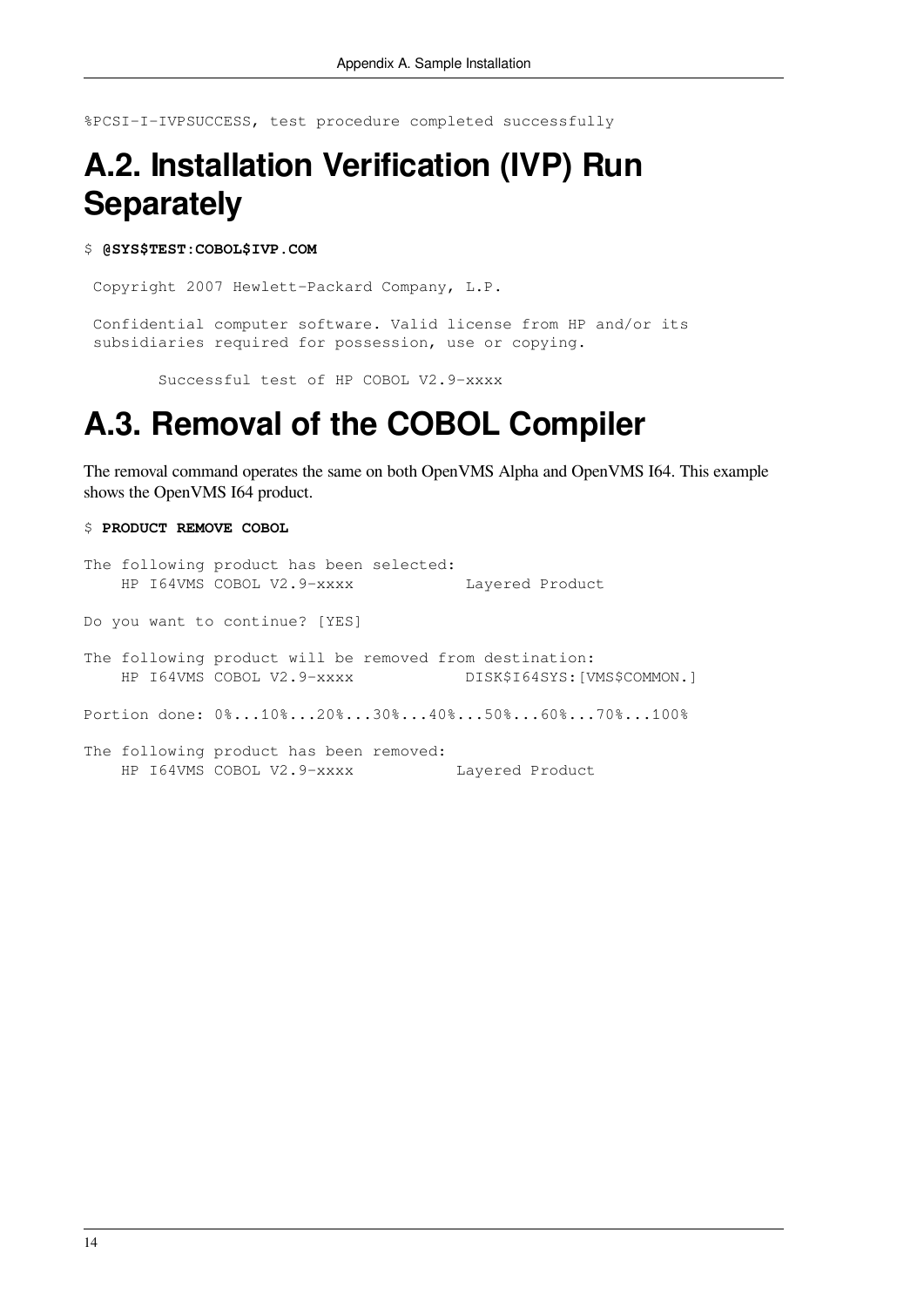# <span id="page-20-0"></span>**Appendix B. Recovering from Errors**

This appendix provides information to help you with failures or errors that might occur during product installation or product use.

## <span id="page-20-1"></span>**B.1. Failures During VSI COBOL for OpenVMS Installations**

If PCSI detects any problems during installation, it notifies you and asks if you want to continue the installation.

The following PCSI messages are issued if the PCSI product kit is not found in the specified directory:

```
$ PRODUCT INSTALL /SOURCE=device:[directory]
%PCSIUI-I-NOMATCH, no products found matching: COBOL
%PCSIUI-E-NOPROD, no products found on which to perform this operation
%PCSIUI-E-ABORT, fatal error encountered - operation terminated
```
The following PCSI and RMS messages are issued if the PCSI product kit is not found in the specified directory and you have defined the logical name PCSI\$SOURCE:

```
$ PRODUCT INSTALL /SOURCE=device:[directory]
%PCSI-E-OPENIN, error opening PCSI$SOURCE:[SYSUPD]*-*-*-%%%%%-*-*.PCSI*;
 as input
-RMS-F-DEV, error in device name or inappropriate device type for operation
%PCSI-E-S_OPFAIL, operation failed
%PCSIUI-E-ABORT, fatal error encountered - operation terminated
```
The following PCSI messages are issued when the installation and the IVP test procedure execute properly:

\$ **PRODUCT INSTALL /SOURCE=device:[directory]** . . . The following product has been installed: DEC AXPVMS COBOL V2.9-xxxx . . . %PCSI-I-EXETSTOK, end of test procedure; completed with no errors

The following PCSI messages are issued when the COBOL installation fails only because the IVP test procedure fails.

#### **Note**

This failure is in the IVP test procedure. After reporting the failure it asks you if you wish to terminate the installation. If you answer YES at this advanced stage (100%), the installation terminates quietly. The product has bee n installed on the system.

#### \$ **PRODUCT INSTALL /SOURCE=device:[directory]**

The PRODUCT INSTALL fails, with the following messages: